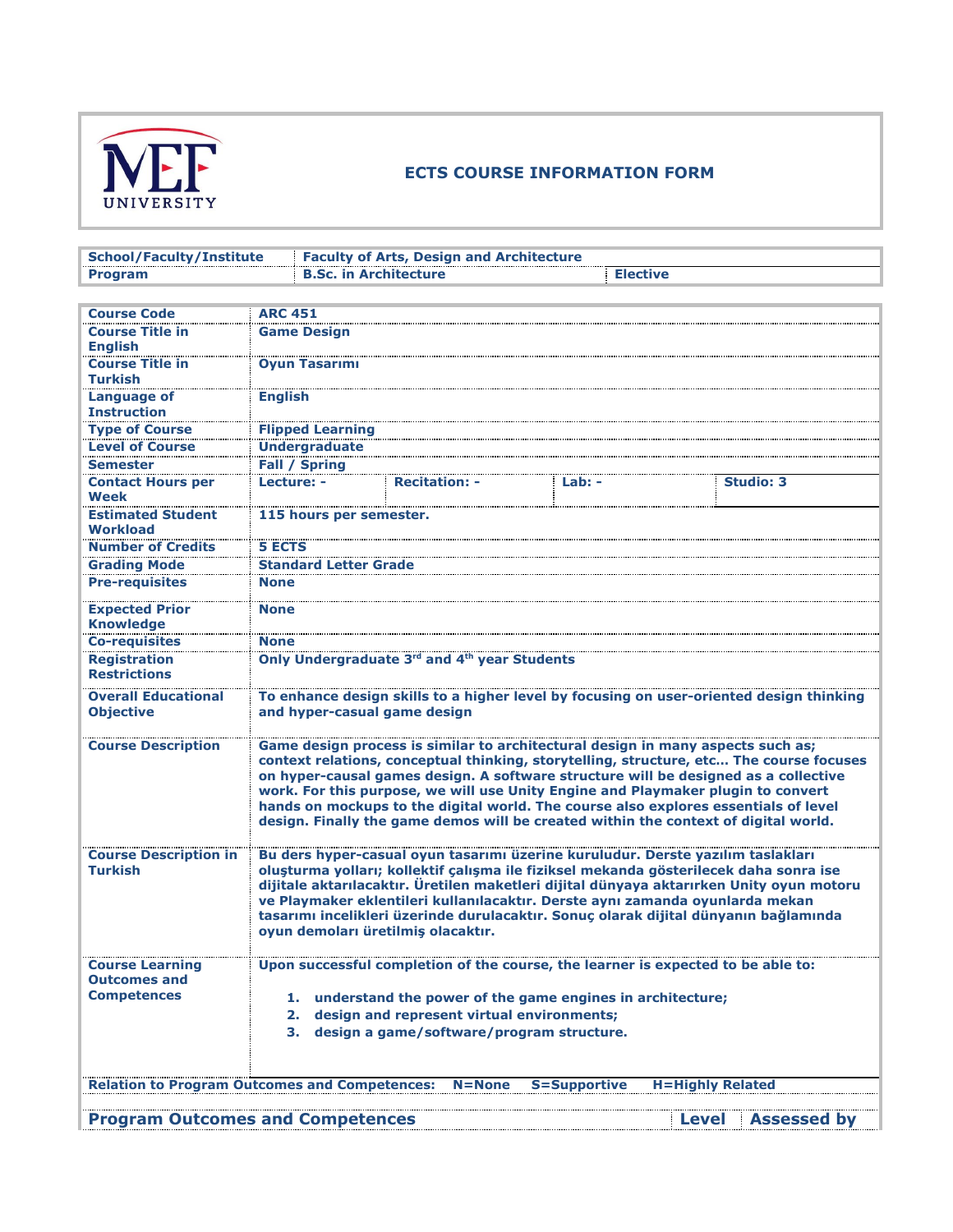|                                                      |                                |                                                                                                                                                                                                                                                                  | N/S/H                   | Exam, Project,<br>HW, Lab,<br>Presentation, etc. |
|------------------------------------------------------|--------------------------------|------------------------------------------------------------------------------------------------------------------------------------------------------------------------------------------------------------------------------------------------------------------|-------------------------|--------------------------------------------------|
| to a B2 European Language Passport Level in English. |                                | 1. Ability to read, write and speak effectively in Turkish and English, equivalent                                                                                                                                                                               | s                       |                                                  |
|                                                      |                                | 2. Ability to question and interpret ideas considering diverse points of view;<br>gather and use data, develop concepts related to people, places and the                                                                                                        | $\mathbf{s}$            |                                                  |
| environment, and make individual decisions.          |                                |                                                                                                                                                                                                                                                                  |                         |                                                  |
| communicate the process of design.                   |                                | 3. Ability to use appropriate graphical methods including freehand and digital<br>drawing techniques, (ECDL advanced) in order to develop ideas in addition to                                                                                                   | н                       | Assignments, HW,<br>Presentations                |
|                                                      |                                | 4. Understanding the theories and methods used to describe the relationship<br>between human behavior and physical environment; and concurrently                                                                                                                 | S                       |                                                  |
|                                                      |                                | understanding different needs, values, behavioral norms, social and spatial                                                                                                                                                                                      |                         |                                                  |
| patterns of different cultures.                      |                                |                                                                                                                                                                                                                                                                  |                         |                                                  |
|                                                      |                                | 5. Ability to apply various stages of design processes considering the client and                                                                                                                                                                                | $\overline{\mathbf{s}}$ |                                                  |
| conditions and relevant laws and standards.          |                                | user needs, which include space and equipment requirements besides site                                                                                                                                                                                          |                         |                                                  |
|                                                      |                                | 6. Understanding the role of applied research in determining function, form and                                                                                                                                                                                  | N                       |                                                  |
|                                                      |                                | systems and their impact on human conditions and behavior.                                                                                                                                                                                                       | N                       |                                                  |
|                                                      |                                | 7. Ability to understand the principles and concepts of different fields in<br>multidisciplinary design processes and the ability to work in collaboration with                                                                                                  |                         |                                                  |
| others as a member of the design team.               |                                |                                                                                                                                                                                                                                                                  |                         |                                                  |
|                                                      |                                |                                                                                                                                                                                                                                                                  |                         |                                                  |
| <b>Prepared by and Date</b>                          | <b>Irem Korkmaz 09.03.2020</b> |                                                                                                                                                                                                                                                                  |                         |                                                  |
|                                                      |                                |                                                                                                                                                                                                                                                                  |                         |                                                  |
| <b>Semester</b>                                      | <b>Fall/Spring 2019-2020</b>   |                                                                                                                                                                                                                                                                  |                         |                                                  |
| <b>Name of Instructor</b>                            |                                | Egemen Nardereli, Onur Karaduman                                                                                                                                                                                                                                 |                         |                                                  |
|                                                      |                                |                                                                                                                                                                                                                                                                  |                         |                                                  |
| <b>Course Contents</b>                               | Week                           | <b>Topic</b>                                                                                                                                                                                                                                                     |                         |                                                  |
|                                                      | ı.                             | <b>Introduction</b>                                                                                                                                                                                                                                              |                         |                                                  |
|                                                      | 2.                             | <b>Game Design Presentation</b>                                                                                                                                                                                                                                  |                         |                                                  |
|                                                      | з.                             | <b>First Game! (Workshop)</b>                                                                                                                                                                                                                                    |                         |                                                  |
|                                                      | 4.<br>5.                       | <b>Introduction to Unity</b><br><b>Introduction to Playmaker</b>                                                                                                                                                                                                 |                         |                                                  |
|                                                      | 6.                             | <b>UX / UI Design Skype Presentation</b>                                                                                                                                                                                                                         |                         |                                                  |
|                                                      | 7.                             | <b>Create ideas for the final project</b>                                                                                                                                                                                                                        |                         |                                                  |
|                                                      | 8.                             | <b>Final Project Student Presentations</b>                                                                                                                                                                                                                       |                         |                                                  |
|                                                      | 9.                             | <b>Content creation tool: 3Ds Max</b>                                                                                                                                                                                                                            |                         |                                                  |
|                                                      | 10.                            | <b>Desk crit and technical support</b>                                                                                                                                                                                                                           |                         |                                                  |
|                                                      | 11.                            | Desk crit at a game studio                                                                                                                                                                                                                                       |                         |                                                  |
|                                                      | 12.                            | <b>Desk crit and technical support</b>                                                                                                                                                                                                                           |                         |                                                  |
|                                                      | 13.                            | <b>Desk crit and technical support</b>                                                                                                                                                                                                                           |                         |                                                  |
|                                                      | 14.<br>15.                     | <b>Final Presentations and demos</b><br><b>Final Evaluation</b>                                                                                                                                                                                                  |                         |                                                  |
|                                                      | 16.                            | <b>Final Evaluation</b>                                                                                                                                                                                                                                          |                         |                                                  |
| <b>Required/Recommen</b><br>ded                      | <b>Recommended Reading:</b>    |                                                                                                                                                                                                                                                                  |                         |                                                  |
| <b>Readings</b>                                      | http://8kindsoffun.com         | <b>Jesse Schell, The Art of Game Design</b><br><b>Edward Casey, The Fate of Place: A Philosophical History</b>                                                                                                                                                   |                         |                                                  |
| <b>Teaching Methods</b>                              | and experiences.               | The methodology unfolds the use of Game Design to a conceptual experience design<br>should engage from the earliest stages of the design process. Through the use of game<br>engines and content creation tools, game design also studies user-oriented products |                         |                                                  |
| <b>Homework and</b>                                  |                                |                                                                                                                                                                                                                                                                  |                         |                                                  |
| <b>Projects</b>                                      |                                | 3 Assignments and a Final Submissor                                                                                                                                                                                                                              |                         |                                                  |
| <b>Laboratory Work</b>                               |                                |                                                                                                                                                                                                                                                                  |                         |                                                  |
| <b>Computer Use</b>                                  | Yes                            |                                                                                                                                                                                                                                                                  |                         |                                                  |